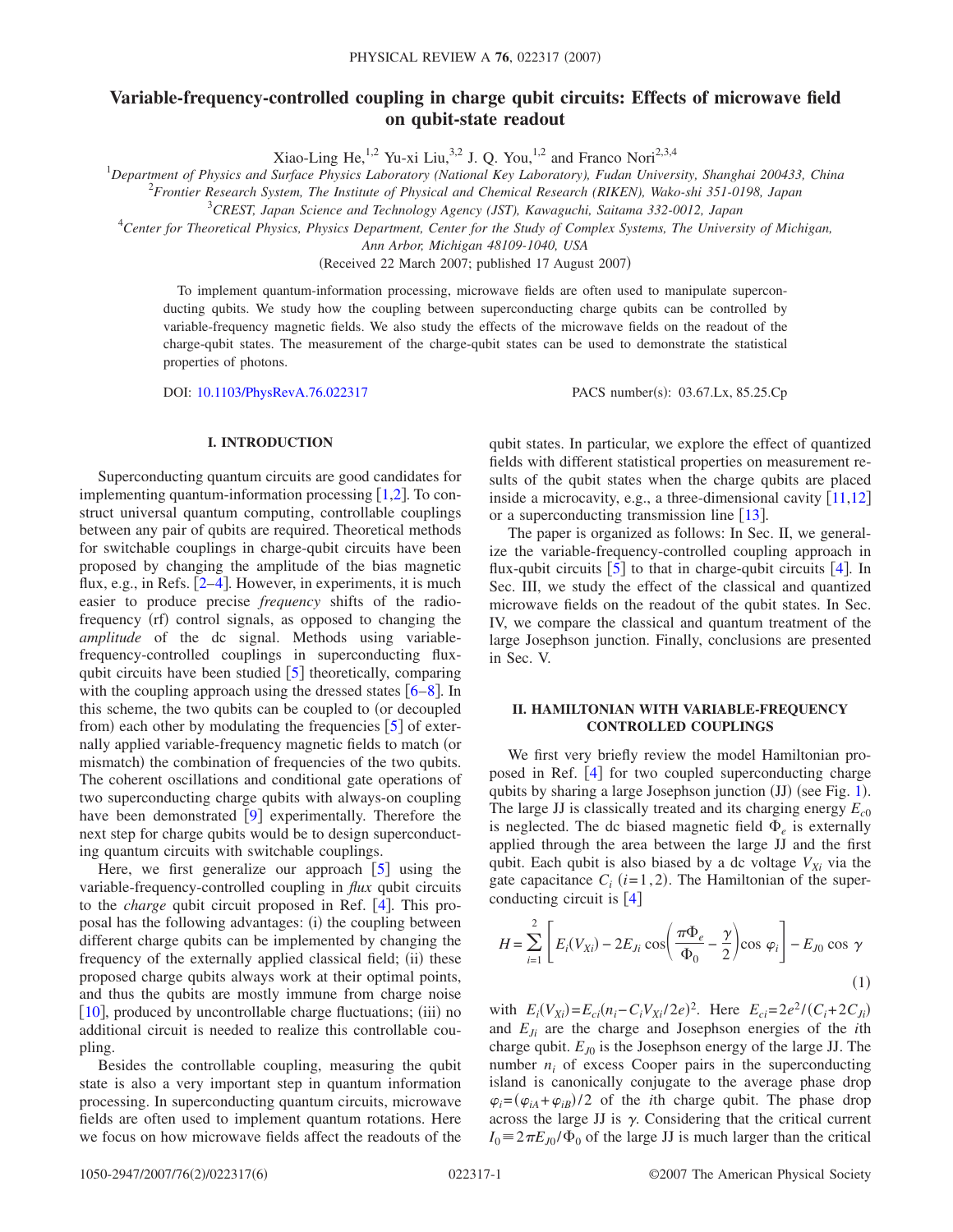<span id="page-1-0"></span>

FIG. 1. (Color online) Schematic diagram of two charge qubits coupled by a (left) large Josephson junction (JJ) with coupling energy  $E_{J0}$  and capacitance  $C_{J0}$ . For the *i*th charge qubit (where *i*  $=$  1,2), a superconducting island (denoted by a filled circle) is connected to two identical small JJs (each with coupling energy  $E_{Ii}$  and capacitance  $C_{Ji}$ ). Also, this island is biased by the voltage  $V_i = V_{Xi}$  $+v_g^{(i)}(t)$  via a gate capacitance  $C_i$ , where  $V_{Xi}$  is a static (dc) gate voltage and  $V_g^{(i)}(t)$  is a time-dependent (ac) microwave gate voltage. Moreover, a static (dc) magnetic flux  $\Phi_e$  plus a microwave-fieldinduced magnetic flux  $\Phi(t)$  (ac) are applied to the (yellow) region between the large JJ and the first charge qubit.

currents  $I_{ci} = 2\pi E_{Ji} / \Phi_0$  of the charge qubits, the phase  $\gamma$ across the large JJ is very small. We can expand the functions of the phase drop  $\gamma$  in Eq. ([1](#page-0-0)) into a series and retain the terms up to second order in the parameters  $\eta_i = (I_{ci}/I_0) < 1$ . In this case, Eq.  $(1)$  $(1)$  $(1)$  can be reduced to

$$
H = \sum_{i=1}^{2} \left[ \varepsilon_i (V_{Xi}) \sigma_z^{(i)} - \bar{E}_{Ji} \sigma_x^{(i)} \right] - \chi_{12} \sigma_x^{(1)} \sigma_x^{(2)} \tag{2}
$$

<span id="page-1-1"></span>in the spin- $\frac{1}{2}$  representation based on the charge states  $|0\rangle$  $\equiv$   $|\uparrow\rangle$  and  $|1\rangle \equiv |\downarrow\rangle$  that correspond to zero and one excess Cooper pair in each Cooper-pair box, where  $\varepsilon_i(V_{Xi})$  $=\frac{1}{2}E_{ci}(C_iV_{Xi}/e-1)$ , and

$$
\overline{E}_{Ji} = E_{Ji} \cos\left(\frac{\pi \Phi_e}{\Phi_0}\right) \left[1 - \frac{3}{8} \sin^2\left(\frac{\pi \Phi_e}{\Phi_0}\right) (\eta_i^2 + 3 \eta_j^2) \right],
$$

with  $i, j = 1, 2$  ( $i \neq j$ ). The coupling strength  $\chi_{12}$  between the two charge qubits is

$$
\chi_{12} = L_J I_{c1} I_{c2} \sin^2 \left( \frac{\pi \Phi_e}{\Phi_0} \right),
$$
 (3)

where  $L_J = \Phi_0 / 2 \pi I_0$  is the Josephson inductance of the large JJ. It is clear that the coupling between the two qubits is realized via this effective inductance.

Now, we study how to apply our variable-frequencycontrolled approach  $\begin{bmatrix} 5 \end{bmatrix}$  $\begin{bmatrix} 5 \end{bmatrix}$  $\begin{bmatrix} 5 \end{bmatrix}$  to the above charge-qubit circuits [[4](#page-5-2)]. We assume that besides the dc voltages  $V_{Xi}$  and the dc magnetic flux  $\Phi_e$ , an ac microwave voltage  $V_g^0$  $\binom{i}{a}(t)$  $= V_{gi} \cos(\omega_{gi}t)$  with the frequency  $\omega_{gi}$  is applied to the superconduction island of the *i*th qubit via its gate capacitance, and an additional variable-frequency (ac) magnetic flux  $\Phi(t) = \Phi_c \sin(\omega t)$  is also applied through the area between the large JJ and the first charge qubit (see Fig. [1](#page-1-0)). To make our proposed charge-qubit more immune from the uncontrollable charge fluctuations, it is also assumed that two charge qubits work at their optimal points, i.e., the applied dc voltages  $V_{Xi}$ satisfy the condition  $\varepsilon_i(V_{Xi}) = 0$ . Considering these condi-tions, the Hamiltonian in Eq. ([2](#page-1-1)) becomes

<span id="page-1-2"></span>
$$
H = \sum_{i=1}^{2} \left[ -\overline{E}_{Ji} \sigma_{x}^{(i)} + \varepsilon_{0}^{(i)} \cos(\omega_{gi} t) \sigma_{z}^{(i)} \right] - \chi_{12} \sigma_{x}^{(1)} \sigma_{x}^{(2)}
$$

$$
+ \left[ g_{12} \sigma_{x}^{(1)} \sigma_{x}^{(2)} - \sum_{i=1}^{2} \left( g_{i} \sigma_{x}^{(i)} \right) \right] \sin(\omega t), \tag{4}
$$

where  $\varepsilon_0^{(i)} = E_{ci}(C_i V_{gi}/2e)$  and  $g_i = 2E_{Ji} \sin(\pi \Phi_e/\Phi_0)\xi$ . The parameters  $g_{12}$  and  $\xi$  are given by

$$
g_{12} = L_J I_{c1} I_{c2} \sin\left(\frac{2\pi \Phi_e}{\Phi_0}\right) J_1(\varphi_c),
$$

and

$$
\begin{split} \xi & = J_1(\varphi_c) \Bigg\{ 1 - \frac{3(\eta_i^2 + 3\eta_j^2)}{16} \Bigg[ 1 - \cos\Bigg( \frac{2\pi \Phi_e}{\Phi_0} \Bigg) J_0(\varphi_c) \Bigg] \Bigg\} \\ & + \frac{3}{8} \cos^2 \Bigg( \frac{\pi \Phi_e}{\Phi_0} \Bigg) J_0(\varphi_c) J_1(\varphi_c) (\eta_i^2 + 3\eta_j^2). \end{split}
$$

Here  $\varphi_c = 2\pi \Phi_c / \Phi_0$  and  $J_n$  is the *n*th-order Bessel function of the first kind.

<span id="page-1-3"></span>In the rotating reference frame at the frequency  $\omega_{gi}$  about  $\sigma_x^{(i)}$ , the Hamiltonian in Eq. ([4](#page-1-2)) is rewritten as

$$
H = \sum_{i=1}^{2} \left[ (\hbar \omega_{gi} - \bar{E}_{Ji}) \sigma_{x}^{(i)} + \varepsilon_{0}^{(i)} \sigma_{z}^{(i)} \right] - \chi_{12} \sigma_{x}^{(1)} \sigma_{x}^{(2)}
$$

$$
+ \left( g_{12} \sigma_{x}^{(1)} \sigma_{x}^{(2)} - \sum_{i=1}^{2} g_{i} \sigma_{x}^{(i)} \right) \sin(\omega t). \tag{5}
$$

To eliminate the  $\sigma_x^{(i)}$  term in Eq. ([5](#page-1-3)), the frequency  $\omega_{gi}$  of the microwave field applied to the gate capacitance is set as  $\hbar \omega_{gi} \approx \vec{E}_{ji}$ . Furthermore, we can tune the flux  $\Phi_e$  so that the coupling strength  $\chi_{12}$  is less than the coupling strength  $g_{12}$ . Also, we tune the gate voltage  $V_{gi}$  so that the large detuning condition  $|\varepsilon_0^{(2)} - \varepsilon_0^{(1)}| = \Delta \gg \chi_{12}$  can be satisfied. Under this condition, the always-on interaction  $\chi_{12}$  is negligibly small, and the Hamiltonian in Eq.  $(5)$  $(5)$  $(5)$  is reduced  $[14]$  $[14]$  $[14]$  to

<span id="page-1-4"></span>
$$
H \approx \sum_{i=1}^{2} \hbar \omega_{i} \sigma_{z}^{(i)} + \left( g_{12} \sigma_{x}^{(1)} \sigma_{x}^{(2)} - \sum_{i=1}^{2} g_{i} \sigma_{x}^{(i)} \right) \sin(\omega t), \quad (6)
$$

with  $\hbar \omega_1 = \varepsilon_0^{(1)} - \chi'$ ,  $\hbar \omega_2 = \varepsilon_0^{(2)} + \chi'$ , and  $\chi' = \chi_{12}^2 / 2\Delta$ .

Let us discuss how the interaction between two qubits can be switched on and off via Eq.  $(6)$  $(6)$  $(6)$  by changing the frequency  $\omega$  of the variable-frequency magnetic flux  $\Phi(t) = \Phi_c \sin(\omega t)$ . Equation  $(6)$  $(6)$  $(6)$  shows that the two qubits are approximately decoupled from each other when there is no applied ac magnetic flux  $\Phi(t)$ . However, if the frequency  $\omega$  of  $\Phi(t)$  is tuned to satisfy the condition  $\omega = \omega_1 + \omega_2$ , then two qubits can be simultaneously flipped by the variable-frequency magnetic flux via the interaction Hamiltonian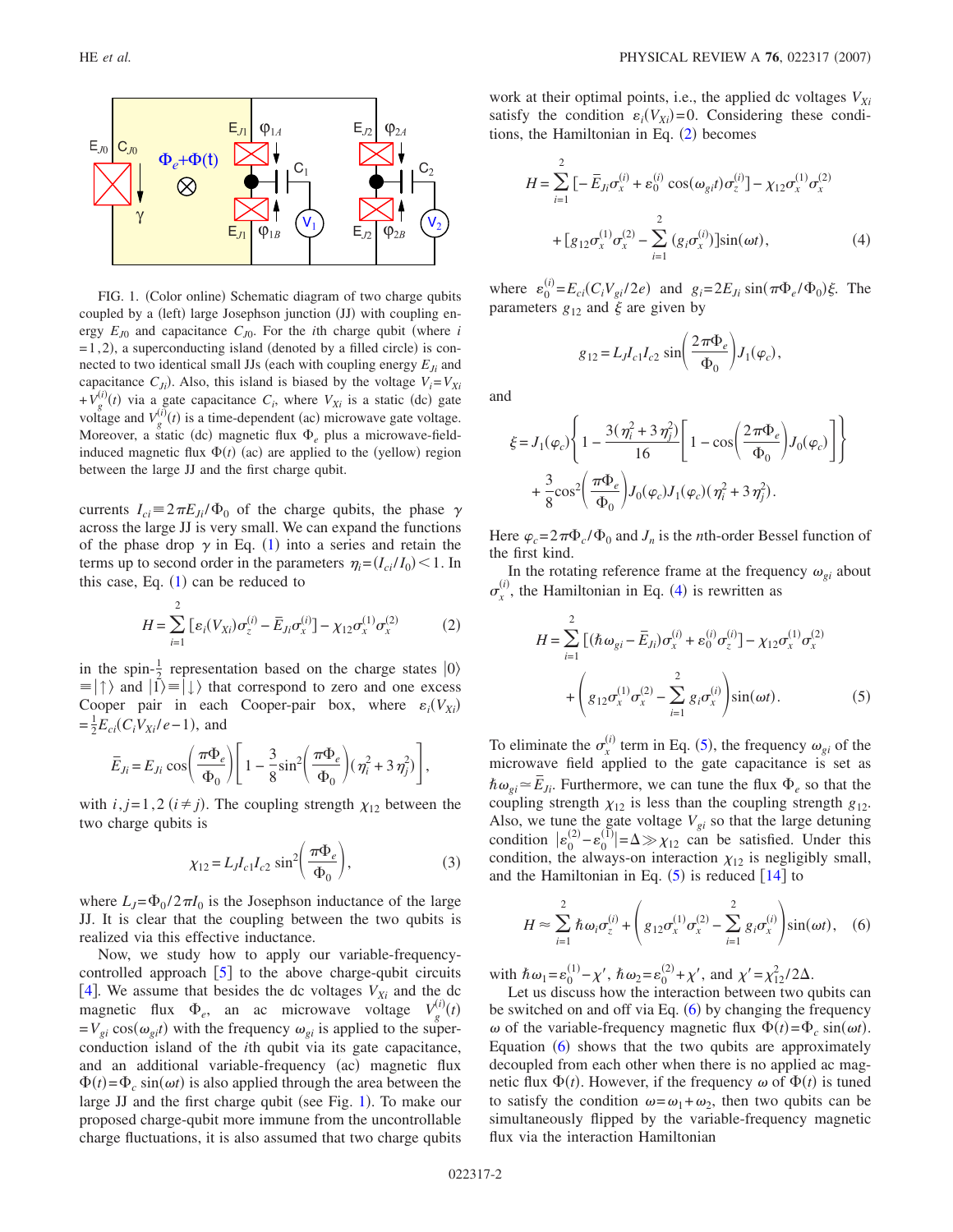<span id="page-2-0"></span>VARIABLE-FREQUENCY-CONTROLLED COUPLING IN ...

$$
V_I = g_{12}\sigma_-^{(1)}\sigma_-^{(2)} + g_{12}^*\sigma_+^{(1)}\sigma_+^{(2)},\tag{7}
$$

where the contributions of other fast oscillating terms are negligibly small. If the frequency  $\omega$  of  $\Phi(t)$  satisfies the condition  $\omega = \omega_2 - \omega_1$ , then one qubit can be flipped by another with the help of the variable-frequency magnetic flux through the interaction Hamiltonian

$$
V'_I = g_{12}\sigma_+^{(1)}\sigma_-^{(2)} + g_{12}^*\sigma_-^{(1)}\sigma_+^{(2)},\tag{8}
$$

<span id="page-2-1"></span>after neglecting other fast oscillating terms.

A single-qubit operation can also be implemented via the variable-frequency magnetic flux  $\Phi(t)$ . For example, if  $\omega$  $=\omega_1$ , or  $\omega = \omega_2$ , then the first or second qubit can be selectively rotated around the *x* axis. When there is no variablefrequency magnetic flux, a rotation around the *z* axis can be implemented for each qubit. Therefore any logic gate (see, e.g., Ref. [[15](#page-5-12)]) can be realized by using single-qubit operations and two-qubit operation via the Hamiltonians in Eqs.  $(7)$  $(7)$  $(7)$  and  $(8)$  $(8)$  $(8)$ .

## **III. EFFECT OF MICROWAVE FIELDS ON SUPERCURRENTS IN THE MEASUREMENT OF QUBIT STATES**

Above, we have shown that the interaction between the two qubits can be switched on and off using a variablefrequency magnetic flux. Two-qubit operations can be implemented, and entangled states between two qubits can also be generated, using Eqs.  $(7)$  $(7)$  $(7)$  or  $(8)$  $(8)$  $(8)$ . To implement the readout of two-qubit states, we need to calculate the circulating supercurrent  $\hat{I}$  contributed by the two qubits [[4](#page-5-2)]. The operator of the supercurrent  $\hat{I}$  of the two qubits is given by

$$
\hat{I} = \sin\left(\frac{\pi \Phi_e}{\Phi_0}\right) (I_{c1} \sigma_x^{(1)} + I_{c2} \sigma_x^{(2)}) - \frac{1}{4I_0} \sin\left(\frac{2\pi \Phi_e}{\Phi_0}\right)
$$

$$
\times (I_{c1}^2 + I_{c2}^2 + 2I_{c1} I_{c2} \sigma_x^{(1)} \sigma_x^{(2)}).
$$
(9)

For any given state (e.g.,  $|\Psi\rangle$ ) of two qubits, the supercurrent can be obtained by

$$
I = \langle \Psi | \hat{I} | \Psi \rangle. \tag{10}
$$

Note that two-qubit operations are always related to the microwave fields. The supercurrent *I* might be different for different microwave fields with different statistical properties. Below, we study how the different microwave fields affect the supercurrent *I*.

#### **A. Classical microwave field**

We now focus on two-qubit entangled states, created from the ground state  $|g_1, g_2\rangle$  via the two-qubit interaction Hamil-tonian in Eq. ([7](#page-2-0)). For these created entangled two-qubit states, the contribution of the average values of single-qubit operators  $\sigma_x^{(i)}$  (*i*=1,2) to the supercurrent is zero, and the supercurrent *I* is only determined by the two-qubit operator  $\sigma_x^{(1)} \sigma_x^{(2)}$  as follows:

$$
\langle \hat{I} \rangle = -\frac{\eta I_c}{2} \sin \left( \frac{2\pi \Phi_e}{\Phi_0} \right) (1 + \langle \sigma_x^{(1)} \sigma_x^{(2)} \rangle). \tag{11}
$$

<span id="page-2-3"></span>Here, for simplicity, the two qubits are supposed to have identical critical supercurrent  $I_{c1} = I_{c2} = I_c$ , and then  $\eta_1 = \eta_2$  $= \eta$ . The quantum fluctuation of the total supercurrent  $\hat{I}$  is

$$
\overline{(\Delta \hat{I})^2} = \langle \hat{I}^2 \rangle - \langle \hat{I} \rangle^2, \tag{12}
$$

<span id="page-2-2"></span>which can be further given by

$$
\overline{(\Delta \hat{I})^2} = \frac{\eta^2}{4} I_c^2 \sin^2 \left( \frac{2\pi \Phi_e}{\Phi_0} \right) \left[ 1 - (\langle \sigma_x^{(1)} \sigma_x^{(2)} \rangle)^2 \right]
$$

$$
+ 2I_c^2 \sin^2 \left( \frac{\pi \Phi_e}{\Phi_0} \right) \left( 1 + \langle \sigma_x^{(1)} \sigma_x^{(2)} \rangle \right). \tag{13}
$$

Considering that the ratio  $\eta$  is small, the first term in Eq. ([13](#page-2-2)) can be neglected in the following calculations. In this case, the supercurrent fluctuation has a similar behavior to the supercurrent  $\langle \hat{I} \rangle$  of Eq. ([11](#page-2-3)) and  $({\Delta \hat{I}})^2 \propto \langle \hat{I} \rangle$ , when entangled two-qubit states are created from the ground state  $|g_1, g_2\rangle$ through the Hamiltonian in Eq.  $(7)$  $(7)$  $(7)$ . For convenience, we define a reduced quantity  $\kappa$  to describe the supercurrent  $\langle \hat{I} \rangle$ and supercurrent fluctuation  $(\Delta \hat{I})^2$  as

<span id="page-2-5"></span>
$$
\kappa(\tau) = 1 + \langle \sigma_x^{(1)} \sigma_x^{(2)} \rangle = \frac{(\Delta \hat{I})^2}{2I_c^2 \sin^2(\pi \Phi_e / \Phi_0)}
$$

$$
= \frac{-2\langle \hat{I} \rangle}{\eta I_c \sin(2\pi \Phi_e / \Phi_0)}.
$$
(14)

If two charge qubits are initially in an entangled state  $(\cos \theta)|g_1, g_2\rangle + (\sin \theta)e^{i\phi}|e_1, e_2\rangle$  and the evolution of the two qubits is governed by the Hamiltonian in Eq.  $(7)$  $(7)$  $(7)$ , then the reduced supercurrent or supercurrent fluctuation  $\kappa(\tau)$  can be given by

$$
\kappa_c = 1 + \sin(2\theta)\cos(\tau)\cos\phi + \cos(2\theta)\sin(\tau), \qquad (15)
$$

which means that  $\kappa_c$  is an ac signal. Here,  $\tau = |g_{12}|t$ , with the evolution time *t*. If the initial state is  $(\cos \theta)|g_1, g_2\rangle$ + (sin  $\theta$ )  $|e_1, e_2\rangle$ , then  $\kappa_c = 1 + \sin(\tau + 2\theta)$ . When the evolution time  $\tau_0 = -2\theta + 2n\pi - \frac{\pi}{2}$ ,  $\kappa_c = 0$ , which gives rise to  $\langle \sigma_x^{(1)} \sigma_x^{(2)} \rangle$ =−1. Thus in this case both the total supercurrent and the supercurrent fluctuation become zero.

#### **B. Quantized microwave field**

Now let us consider the case when the variable-frequency magnetic flux  $\Phi_c \cos(\omega t)$  is replaced by a quantized magnetic flux,  $\Phi_q a^+ + \Phi_q^* a$ , with frequency  $\omega = \omega_1 + \omega_2$ . Following the same way as the above derivation of Eq.  $(7)$  $(7)$  $(7)$ , we can obtain an interaction Hamiltonian  $H<sub>I</sub>$  between the quantized magnetic flux and the two charge qubits,

$$
H_{I} = \xi_{12} a^{+} \sigma_{-}^{(1)} \sigma_{-}^{(2)} + \xi_{12}^{*} a \sigma_{+}^{(1)} \sigma_{+}^{(2)}, \qquad (16)
$$

<span id="page-2-4"></span>where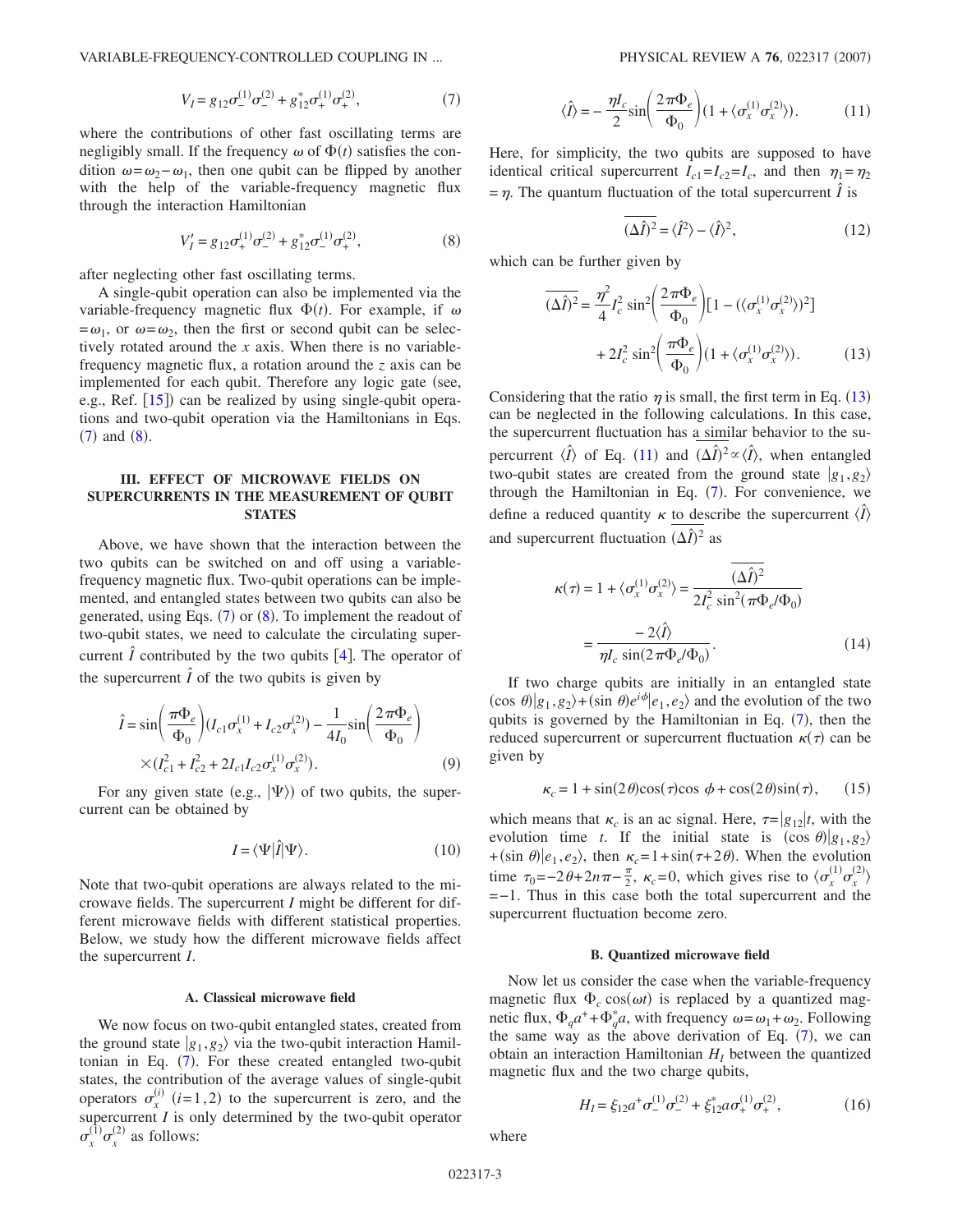$$
\xi_{12} = -\frac{2\pi\Phi_{q}L_{J}l_{c1}l_{c2}}{\Phi_{0}}\sin\left(\frac{2\pi\Phi_{e}}{\Phi_{0}}\right).
$$
 (17)

This model indicates that one photon can flip both qubits simultaneously.

We now consider that the two qubits are initially in the state  $(\cos \theta)|g, g\rangle + (\sin \theta)e^{i\phi}|e, e\rangle$  and the quantum field is initially in a state  $\Sigma D(n)|n\rangle$ , here  $D(n)$  will be given below for a given state. From the Hamiltonian  $(16)$  $(16)$  $(16)$ , the total system evolves to

<span id="page-3-0"></span>
$$
\Psi(\tau) = \sum_{n=0}^{n=\infty} [a_n(\tau)|e,e,n\rangle + b_n(\tau)|g,g,n+1\rangle]
$$
  
+ (cos  $\theta$ ) $D(0)|g,g,0\rangle$ , (18)

where

$$
a_n(\tau) = \cos(\tau \sqrt{n+1})(\sin \theta) e^{i\phi} D(n)
$$
  
-  $\sin(\tau \sqrt{n+1})(\cos \theta) D(n+1),$   

$$
b_n(\tau) = \cos(\tau \sqrt{n+1})(\cos \theta) D(n+1)
$$
  
+  $\sin(\tau \sqrt{n+1})(\sin \theta) e^{i\phi} D(n),$ 

with the rescaled dimensionless time  $\tau = |\xi_{12}|t$ . Using Eqs. ([14](#page-2-5)) and ([18](#page-3-0)), at the time  $\tau$ , the reduced supercurrent expectation value or supercurrent fluctuation  $\kappa_q(\tau)$  in the case of the quantized field is

<span id="page-3-1"></span>
$$
\kappa_q(\tau) = 1 + 2 \operatorname{Re} \left( w_0(\tau) (\cos \theta) D(0) + \sum_{n=0}^{\infty} \left[ u_n(\tau) v_n(\tau) \right] \right),
$$
\n(19)

where

$$
w_0(\tau) = (\cos \tau)(\sin \theta)e^{-i\phi}D^*(0) - (\sin \tau)(\cos \theta)D^*(1),
$$

$$
u_n(\tau) = \cos(\tau \sqrt{n+2})(\sin \theta) e^{-i\phi} D^*(n+1)
$$

$$
-\sin(\tau \sqrt{n+2})(\cos \theta) D^*(n+2),
$$

$$
v_n(\tau) = \cos(\tau \sqrt{n+1})(\cos \theta) D(n+1)
$$

$$
+\sin(\tau\sqrt{n+1})(\sin\theta)e^{i\phi}D(n).
$$

Equation ([19](#page-3-1)) shows that the supercurrent expectation value  $\langle \hat{I} \rangle$  consists of a dc component  $-(\eta I_c/2) \sin(2\pi \Phi_e/\Phi_0)$  and different ac components, which are modulated by timedependent factors, e.g.,  $cos(\tau \sqrt{n+1})$ .

We further specify that the quantized field is initially in several different quantum states  $[16]$  $[16]$  $[16]$ , e.g., (i) the coherent state

$$
|\alpha\rangle = e^{-\overline{n}/2} \sum \frac{\alpha^n}{\sqrt{n!}} |n\rangle, \qquad (20)
$$

with  $\alpha = \sqrt{\overline{n}}e^{i\varphi}$ ; (ii) the superposition of two coherent states,

<span id="page-3-2"></span>

FIG. 2. The photon number distribution  $P(n)$  with average photon number  $\bar{n}$ =7 of (a) coherent state  $|\alpha\rangle$ ; (b) superposition of coherent states  $(|\alpha\rangle + |-\alpha\rangle)/N_+$ ; and (c) squeezed vacuum state  $|0,\zeta\rangle$ .

$$
|\alpha_s\rangle = \frac{1}{N_+} (|\alpha\rangle + |-\alpha\rangle) = \sum \frac{\alpha^{2n}}{\sqrt{(2n)! \cosh n}} |2n\rangle, \quad (21)
$$

with  $N_+ = \sqrt{2(1+e^{-2\overline{n}})}$ ; and (iii) the squeezed vacuum state,

$$
|0,\zeta\rangle = \sum \frac{\sqrt{(2n)!}}{n! \sqrt{\cosh r}} [-e^{i\beta} \tanh(r/2)]^n |2n\rangle, \qquad (22)
$$

with the squeezing parameter  $\zeta = re^{i\beta}$  and  $\bar{n} = \sinh^2 r$ . Here,  $\bar{n}$ is the average photon number. The photon number distributions  $P(n)$  [e.g.,  $P(n) = |D(n)|^2 = |\langle n | \alpha \rangle|^2$  for a coherent state] of the above three states are shown in Fig. [2.](#page-3-2) Physically, coherent states display Poissonian distribution, and the fluctuations of both quadrature components are equal to the standard quantum fluctuation limit,  $\Delta X_1 = \Delta X_2 = 1/2$ . Squeezed states have sub-Poisson distribution, and the fluctuation for one of the quadrature components can be squeezed, e.g.,  $\Delta X_1 \leq 1/2$ .

If the qubits are initially in the ground state  $|g_1, g_2\rangle$  and the quantized field is initially in the coherent state  $|\alpha\rangle$ , the reduced supercurrent expectation value or the supercurrent fluctuation is obtained from Eq.  $(19)$  $(19)$  $(19)$ :

<span id="page-3-3"></span>
$$
\kappa_q(\tau) = 1 - 2 \cos \varphi e^{-\bar{n}} \sum_{n=0}^{\infty} A(n) \sin(\tau \sqrt{n+1}) \cos(\tau \sqrt{n}),
$$
\n(23)

with  $A(n) = \overline{n}^{(n+1/2)}/(n! \sqrt{n+1})$ . Equations ([19](#page-3-1)) and ([23](#page-3-3)) show that the supercurrent expectation value  $\langle \hat{I} \rangle$  and the supercurrent fluctuation  $(\Delta \hat{I})^2$  are very sensitive to the phase  $\varphi$  of the coherent state. If  $\varphi = \pi/2$ ,  $\kappa_q$  has only a dc component; however, when  $\varphi \neq \pi/2$ ,  $\kappa_q$  consists of many different ac components.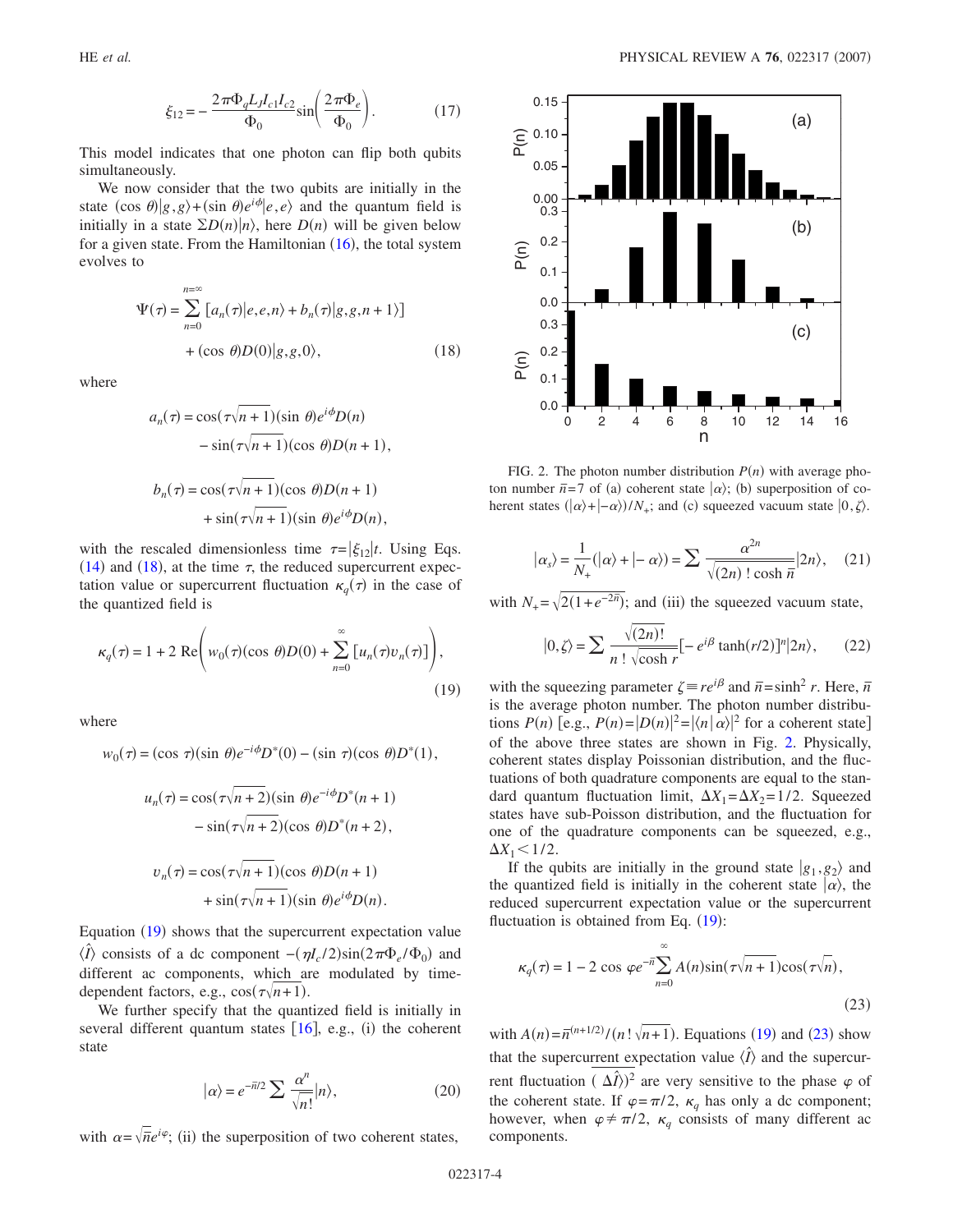If the qubits are initially in the ground state  $|g_1, g_2\rangle$ , but the quantized fields are initially in the squeezed vacuum states or superposition of coherent states, then from Eq. ([19](#page-3-1)),  $\kappa_q(\tau)$  is given by

$$
\kappa_q(\tau) = 1 - 2 \sum_{n=0}^{\infty} \text{Re}[B(n)\sin(\tau\sqrt{n+1})\cos(\tau\sqrt{n})], \quad (24)
$$

with  $B(n)=D^*(n+1)D(n)$ . Because of  $D(2n+1)=0$ , then  $B(n)=0$  and  $\kappa_q(\tau)=1$ . Thus the oscillatory evolution disappears.

From Eq.  $(14)$  $(14)$  $(14)$ , we know that the macroscopic supercurrent expectation value  $\langle \hat{I} \rangle$  can be described by  $\kappa_q$ . Figure [3](#page-4-0) shows that the supercurrent of the charge qubits are different with the same initial qubit state  $(|g,g\rangle + |e,e\rangle)/\sqrt{2}$  but with different initial states of the quantum field. From Eq. ([19](#page-3-1)), in the case of the coherent state  $|\alpha\rangle$  with the phase  $\varphi = \pi/2$ , the total supercurrent  $\langle \hat{I} \rangle$  displays a sinusoidal-like evolution, as shown in Fig.  $3(a)$  $3(a)$ . However, when  $\varphi = 0$ , the total supercurrent is shown in Fig.  $3(b)$  $3(b)$ . If the quantized field is initially in a superposition of coherent states, the total supercurrent  $\langle \hat{I} \rangle$ , as shown in Fig.  $3(c)$  $3(c)$ , demonstrates the collapse and partialrevival phenomena. In the case of the squeezed vacuum state, the total supercurrent approximately displays an ac current with a quasiperiodic evolution, which is demonstrated by Fig. [3](#page-4-0)(d). All irregular oscillations of the supercurrent expectation or supercurrent fluctuation reflect the coherent interference that comes from the coherent superpositions of the different photon number states. The different initial photon states result in different output of the measurement of the charge-qubit states. Therefore the measurement of the charge-qubit states can demonstrate the statistical properties of the photons, and charge qubits could serve as photon detectors.

# **IV. QUANTIZATION TREATMENT ON LARGE JOSEPHSON JUNCTION**

In the Hamiltonian ([1](#page-0-0)), the charging energy term  $E_{c0}N^2$  of the large JJ is neglected and the large JJ acts as an effective inductance  $L<sub>I</sub>$  [[4,](#page-5-2)[17](#page-5-14)]. We now consider a quantum mechanical treatment for the large JJ. Considering the additional term of charging energy  $E_{c0}N^2$ , the Hamiltonian of the large JJ can be written as

$$
H_0 = E_{c0}N^2 - E_{J0} \cos \gamma,
$$
 (25)

with the charging energy  $E_{c0}$  and the excess Cooper pairs *N*. Because the large JJ works in the phase regime, the spectrum of the large JJ is approximately equivalent to a harmonic oscillator  $H_0 = \hbar \omega_p a^{\dagger} a$ , with the plasma frequency

$$
\omega_p = \frac{1}{\hbar} \sqrt{8E_J^{(0)} E_c^{(0)}}.
$$
\n(26)

The bosonic operators *a* and  $a^{\dagger}$  are defined by

$$
a = \frac{S}{2}\gamma + i\frac{1}{2S}N, \quad a^{\dagger} = \frac{S}{2}\gamma - i\frac{1}{2S}N,
$$
 (27)

and the phase drop  $\gamma$  is expressed as

<span id="page-4-0"></span>

FIG. 3. Evolution  $\kappa_q(\tau)$  of the reduced total supercurrent expectation and reduced supercurrent fluctuation from the initial qubit state  $\left(\frac{g}{g}, g\right) + \left(e, e\right)/\sqrt{2}$  in the presence of the quantum field initially in (a) coherent state  $|\alpha\rangle$  with the phase  $\varphi = \pi/2$ ; (b) coherent state  $\varphi=0$ ; (c) superposition of coherent states  $(|\alpha\rangle+|-\alpha\rangle)/N_+$  with  $\varphi$ =0; (d) squeezed vacuum state  $\vert 0, \zeta \rangle$ . The irregularity of oscillations originates from the interference effect of the photon component of the above states. Note that both  $\kappa_q(\tau)$  and the rescaled time  $\tau$  are dimensionless.

$$
\gamma = \frac{1}{s}(a^{\dagger} + a),\tag{28}
$$

with  $\varsigma = (E_J^{(0)}/2E_c^{(0)})^{1/4}$ . Due to the large critical supercurrent of the large JJ, one can expand the phase drop  $\gamma$  in Eq. ([1](#page-0-0)) into a series and retain terms to the first order of  $\gamma$ . Finally, a spin-boson interaction between the two charge qubits and the large JJ is achieved:

$$
H = \sum_{i=1}^{2} \left[ \varepsilon_i (V_{xi}) \sigma_z^{(i)} - E_{Ji} \cos \left( \frac{\pi \Phi_e}{\Phi_0} \right) \sigma_x^{(i)} \right] + \hbar \omega_p a^{\dagger} a
$$
  
+ 
$$
\sum_{i=1}^{2} \left[ g_{i0} \sigma_x^{(i)} (a^{\dagger} + a) \right],
$$
 (29)

where  $g_{i0} = -(E_{Ji}/2s) \sin(\pi \Phi_e/\Phi_0)$ . We assume that the plasma frequency  $\omega_p$  of the large JJ is much larger than the splitting of the qubits. Thus the large JJ is always in the ground state when the qubits are operated. Following the standard technique of adiabatic elimination  $[14]$  $[14]$  $[14]$ , we can eliminate the bosonic mode of the large JJ and obtain an effective interaction Hamiltonian between the two qubits:  $\chi_{12}\sigma_{x}^{(1)}\sigma_{x}^{(2)}$ , with the coupling strength  $\chi_{12}=-2g_{10}g_{20}/\hbar\omega_{p}$ . Using the expression of  $g_{10}$ ,  $g_{20}$ , and  $\omega_p$ , one can easily confirm that this interqubit coupling is the same as that in Eq.  $(2)$  $(2)$  $(2)$ . Here the large JJ serves as the data bus to virtually